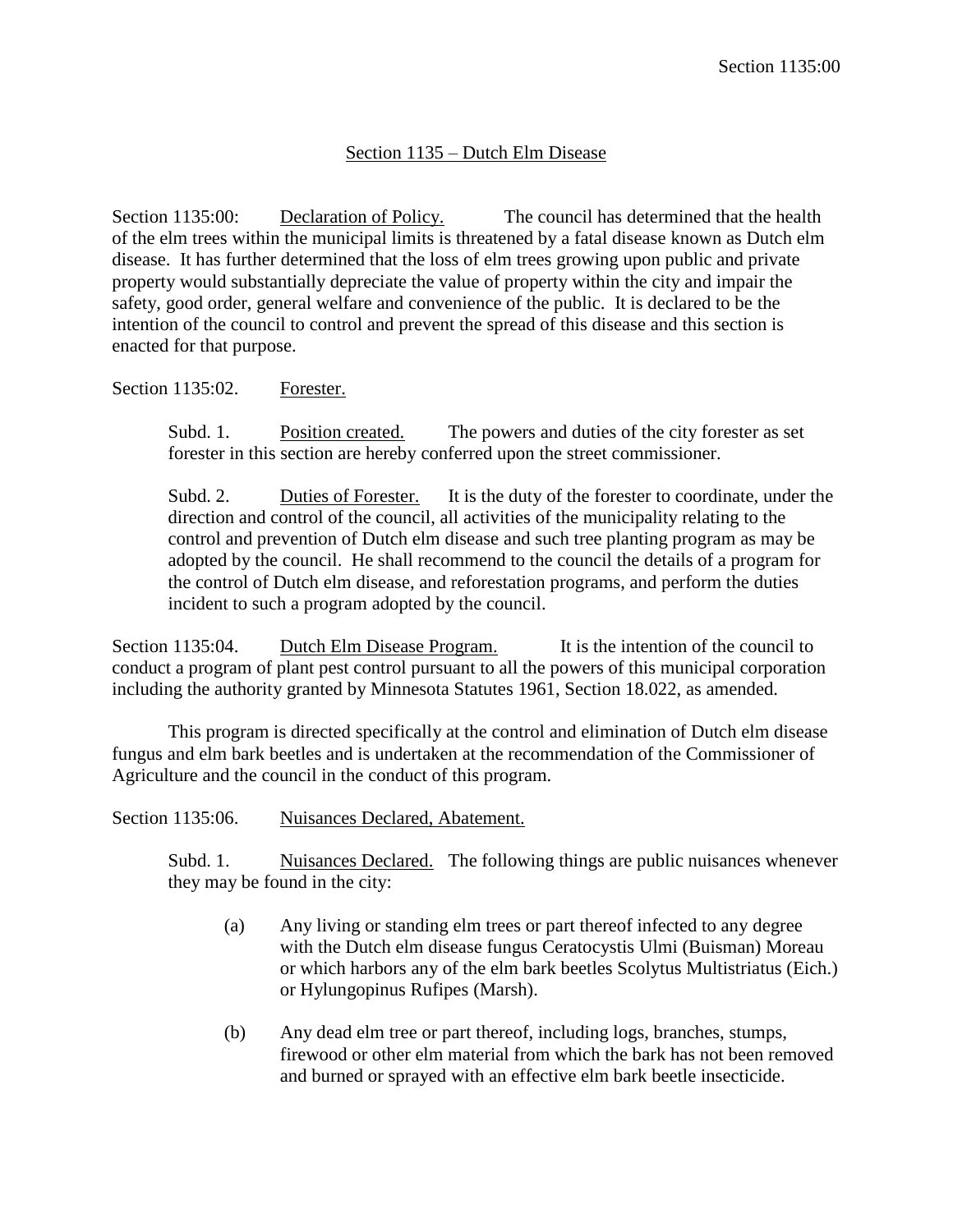Subd. 2. Abatement. It is unlawful for any person to permit any public nuisance as defined in Subd. 1 to remain on any premises owned or controlled by him within the corporate limits of this municipality. Such nuisances may be abated in the manner prescribed by this section.

Section 1135:08. Inspection and Investigation.

Subd. 1. Annual Inspection. The forester shall inspect all premises and places within the city as often as practicable to determine whether any condition described in Section 1135:06 exists thereon. He shall investigate all reported incidents of infestation by Dutch elm fungus or elm bark beetles.

Subd. 2. Entry on Private Premises. The forester or his duly authorized agents may enter upon private premises at any reasonable time for the purpose of carrying out any of the duties assigned him under this section.

Subd. 3. Diagnosis. The forester shall, upon finding conditions indicating Dutch elm infestation, immediately send appropriate specimens or samples to the Commission of Agriculture for analysis, or take such other steps for diagnosis as may be recommended by the Commissioner. Except as provided in Section 1135:12 no action to remove infected trees or wood shall be taken until positive diagnosis of the disease has been made.

Section 1135:10. Abatement of Dutch Elm Disease Nuisances. In abating the nuisances defined in Section 1135:06, the forester shall cause the infected tree or wood to be sprayed, removed, burned, or otherwise effectively treated so as to destroy and prevent as fully as possible the spread of Dutch elm disease fungus and elm bark beetles. Such abatement procedures shall be carried out in accordance with current technical and expert opinions and plans as may be designated by the Commission of Agriculture.

Section 1135:12. Procedure for Removal of Infected Trees and Wood.

Subd. 1. Findings and Procedure. Whenever the forester finds with reasonable certainty that the infestation defined in Section 1135:06 exists in any tree or wood in any public or private place in the city, he shall proceed as follows:

- (a) If the forester finds that the danger of infestation of other elm trees is not imminent because of elm dormancy, he shall make a written report of his finding to the council which shall proceed by (1) abating the nuisance as a public improvement under Minnesota Statutes Chapter 429 or (2) abating the nuisance as provided in Subd. 2 of this section.
- (b) If the forester finds that danger of infestation of other elm trees is imminent, he shall notify the abutting property owner by certified mail that the nuisance will be abated within a specified time, not less than five (5) days from the date of mailing of such notice. The forester shall immediately report such action to the council, and after the expiration of the time limited by the notice he may abate the nuisance.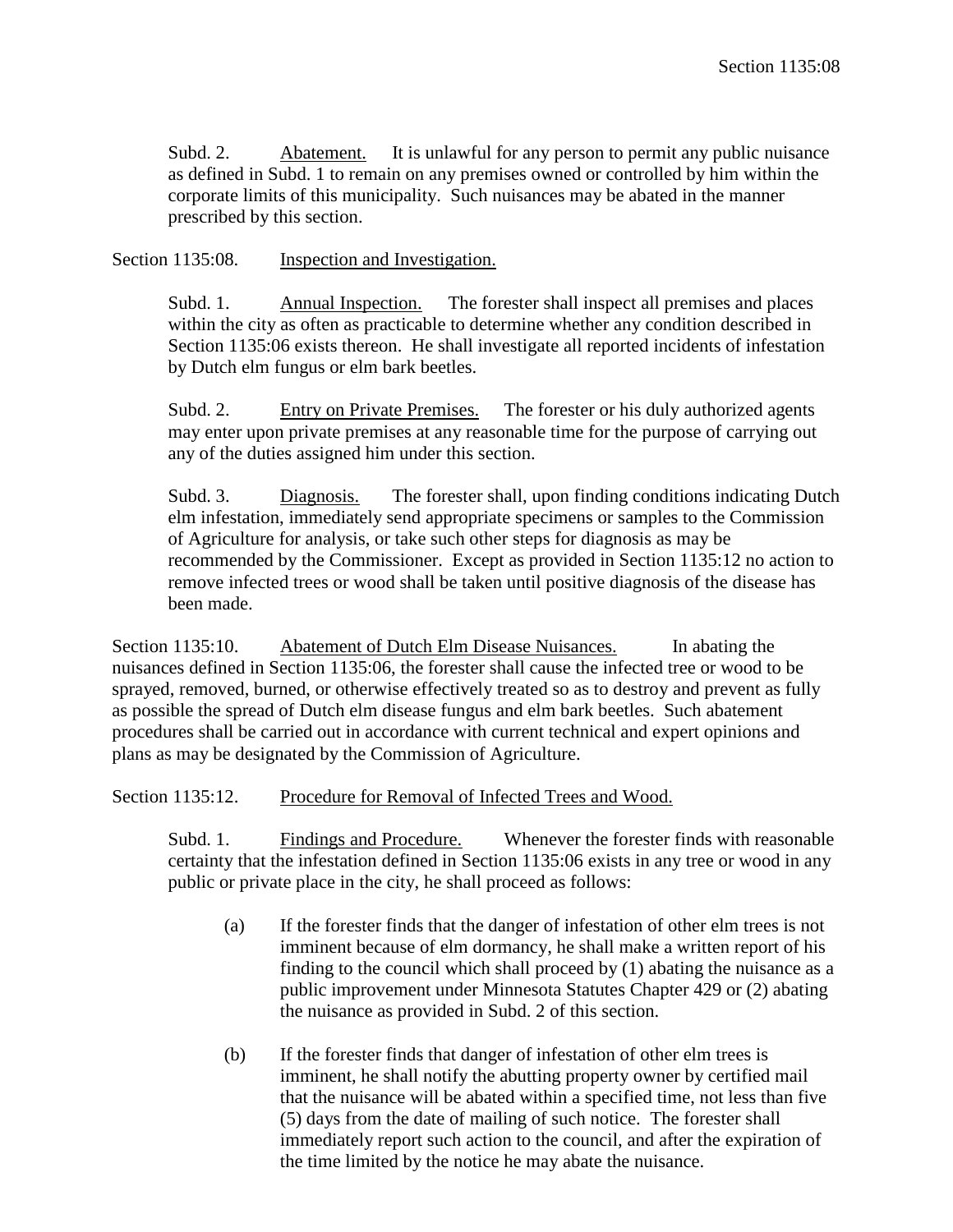(c) If the forester finds with reasonable certainty that immediate action is required to prevent the spread of the disease, he may proceed to abate the nuisance forthwith. He shall report such action immediately to the council and to the abutting property owner (or to the owner of the property where the nuisance is located).

Subd. 2. Notice and Hearing. Upon receipt of the forester's report required by Subd. 1(a), the council shall by resolution order the nuisance abated. Before action is taken on such resolution, the council shall publish notice of its intention to meet to consider taking action to abate the nuisance. This notice shall be mailed to affected property owners and published once no less than one week prior to such meeting. The notice shall state the time and place of the meeting, the streets affected, action proposed, the estimated cost of the abatement, and the proposed bases of assessment, if any, of costs. At such hearing or adjournment thereof, the council shall hear property owners with reference to the scope and desirability of the proposed project. The council shall thereafter adopt a resolution confirming the original resolution with such modifications as it considers desirable and provide for the doing of the work by day labor or by contract.

Subd. 3. Record of Costs. The forester shall keep a record of the costs of abatements done under this section and shall report monthly to the clerk all work done for which assessments are to be made stating and certifying the description of the land, lots, parcels involved and the amount chargeable to each.

Subd. 4. Assessment. On or before September 1 of each year the clerk shall list the total unpaid charges for each abatement under this section. The council may then spread the charges or any portion thereof attributable under this section. The council may then spread the charges or any portion thereof against the property involved as a special assessment under Minnesota Statutes Section 429.101 and other pertinent statutes for certification to the county auditor and collection the following year along with current taxes.

Section 1135:14. Spraying Elm Trees.

Subd. 1. Spraying. Whenever the forester determines that any elm tree or elm wood within the city is infected with Dutch elm fungus, he may spray or treat all nearby high value elm trees with an effective elm bark beetle destroying concentrate or fungicide or both. Activities authorized by this section shall be conducted in accordance with technical and expert opinions and plans of the Commission of Agriculture and under the supervision of the Commission and his agents whenever possible.

Subd. 2. Procedure. The notice provisions of Section 1135:12 apply to spraying and treatment operations conducted under this section.

Section 1135:16. Transporting Elm Wood Prohibited. It is unlawful for any person to transport within the city any bark-bearing elm wood without having obtained a permit from the forester. The forester shall grant such permits only when the purposes of this section will be served thereby.